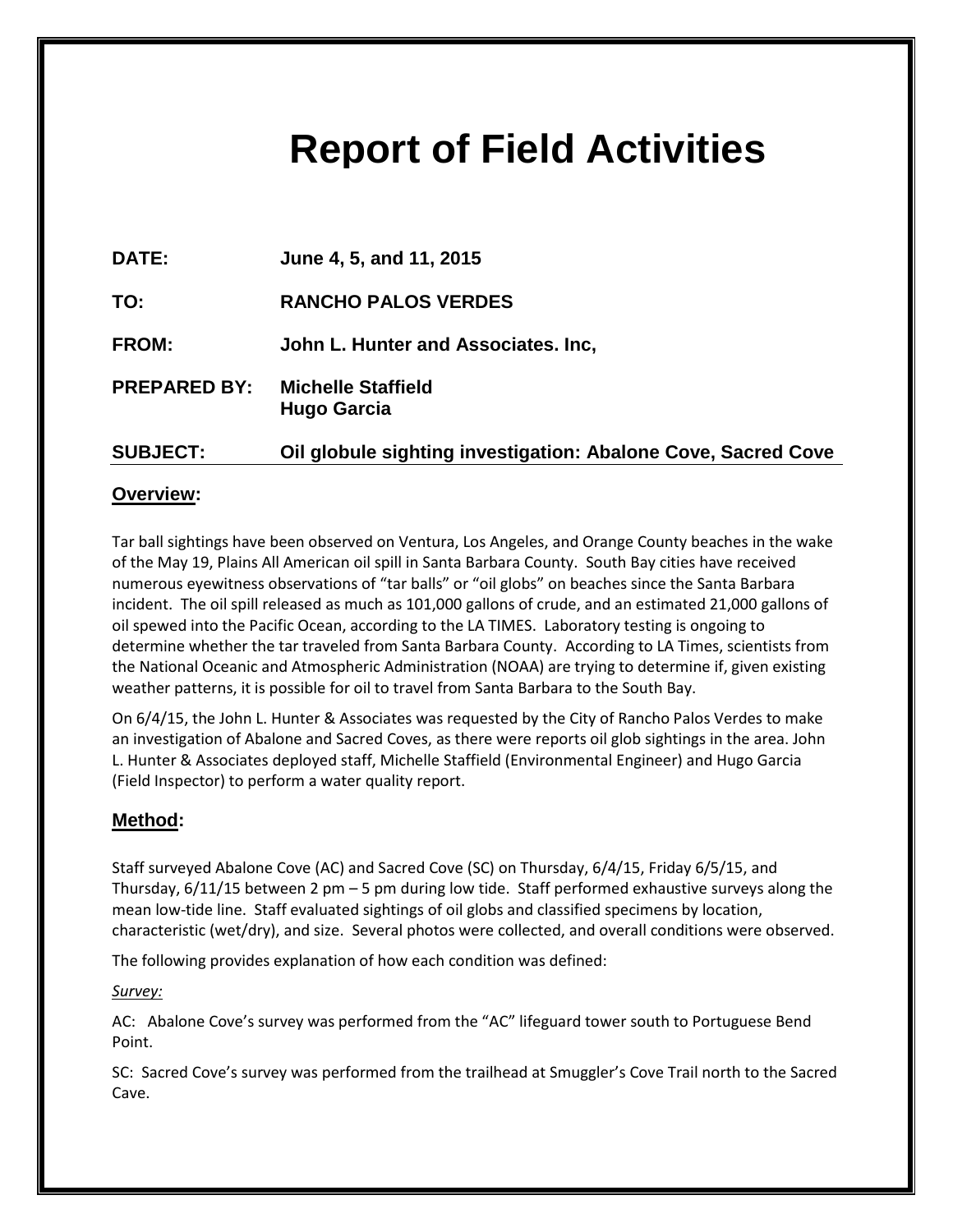## *Distance/Frequency:*

Staff walked along the rocky intertidal and sandy beach, along the mean low-tide line and counted paces until they observed an oil glob. A pace is equal to one natural step, about 30 inches long. When observed, staff took note of quantity, characteristic, substrate adhesion, size, and photographs (for several specimen). Staff would start counting paces again between each oil glob sighting.

## *Quantity:*

Staff counted the number of oil globs within an approximate 12-inch diameter of each oil glob sighting.

## *Characteristic:*

Oil globs were characterized as either "Dry" or "Wet" based on observed plasticity. "Dry" globs had a slight odor, and appeared to be adhered to their respective substrate. "Wet" globs were more viscous than "Dry" globs, malleable, and had a strong odor.

## *Substrate:*

Oil globs were observed either on rocky tidal boulders or sandy beach.

## *Size:*

Oil globs were classified as either "Small", "Medium", or "Large" based on their diameter and length. If either the diameter or length was observed in the next size class, the larger class was identified. See the table below:

|          | Small        | Medium     | Large      |
|----------|--------------|------------|------------|
| Diameter | < 1 inch     | $1-3$ inch | > 3 inches |
| Length   | $<$ 2 inches | 2-4 inches | > 4 inches |

Several anecdotal accounts were collected from Los Angeles County Fire Department, Ocean Lifeguards, who are stationed at Abalone Cove.

## **Observations & Data:**

Staff scanned Abalone Cove and Sacred Cove for evidence of oil sheen in the water and outfall pipes for evidence of illicit discharge. Staff did not observe evidence of oil globs or sheen in either location.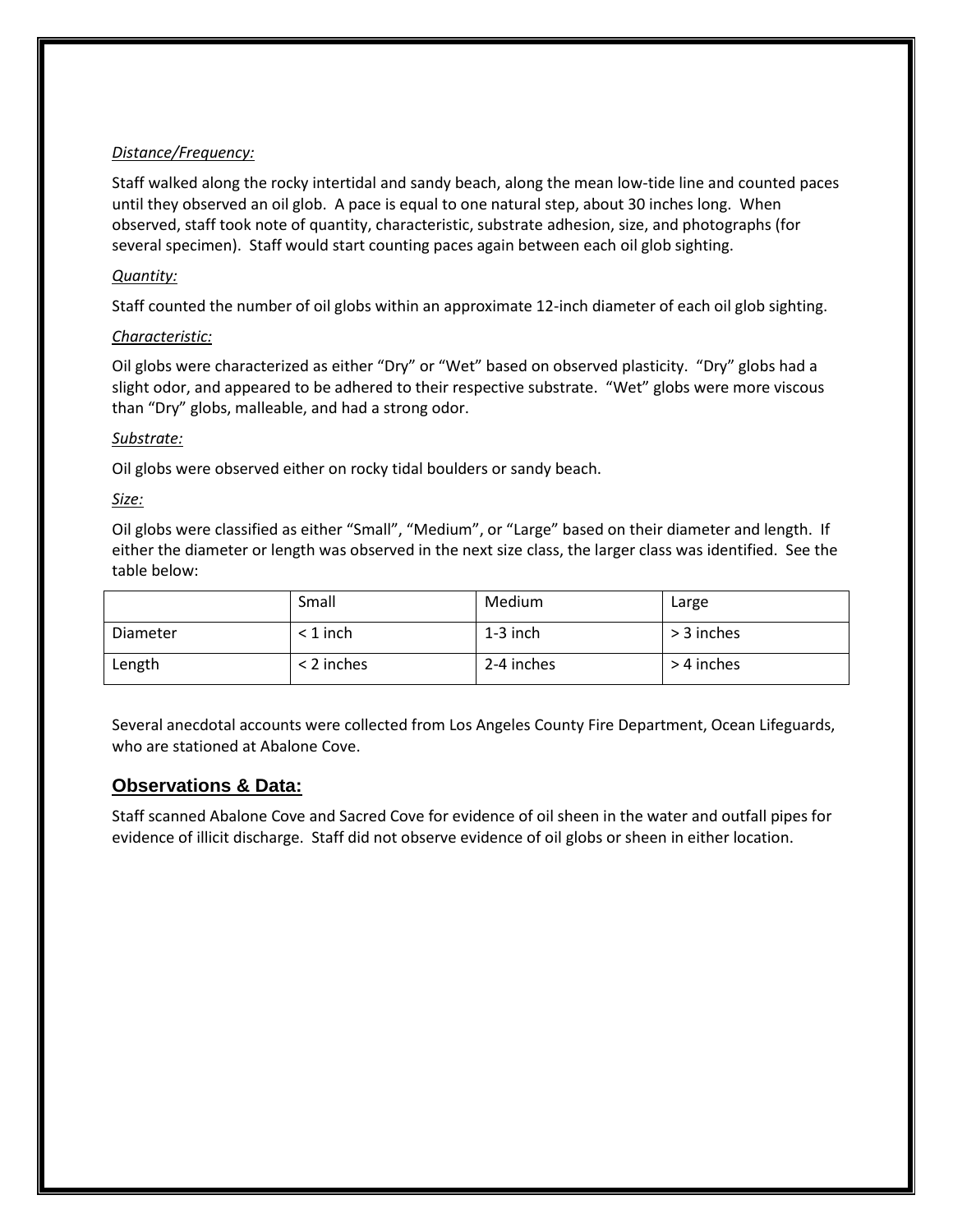Location: Abalone Cove

Survey: "AC" lifeguard tower south to Portuguese Bend Point Date: 6/4/15, 3:15 pm – 4:00 pm

Tide (NOAA): 3.84 ft high-tide, 11:59 am; 2.11 ft low-tide, 4:39 pm

| Distance/Frequency         | Quantity | Characteristic | Substrate                | Size  |
|----------------------------|----------|----------------|--------------------------|-------|
| 10 paces                   |          | Drv            | Rocks                    | Small |
| 14 paces                   |          | Wet            | Rock                     | Med   |
| 3 paces                    |          | Drv            | Rock                     | Small |
| 5 paces                    |          | Drv            | Rocks                    | Small |
| 12 paces                   |          | Drv            | Rock                     | Small |
| 495 paces                  |          | --             | $\overline{\phantom{m}}$ | --    |
| <b>TOTAL Observations:</b> | 10       |                |                          |       |

Location: Abalone Cove

Survey: AC Lifeguard station south to Portuguese Bend Point Date: 6/5/15, 1:30 pm – 2:15 pm

Tide (NOAA): 3.8 high-tide, 12:49 pm; 2.3 feet low-tide, 5:28 pm

| Distance/Frequency         | Quantity       | Characteristic | Substrate | Size                        |
|----------------------------|----------------|----------------|-----------|-----------------------------|
| 19 paces                   |                | Wet            | Rock      | Small                       |
| 15 paces                   | 2              | Wet            | Rocks     | Small                       |
| 48 paces                   | 3              | Wet            | Rocks     | Small                       |
| 77 paces                   |                | Wet            | Rock      | Small                       |
| 20 paces                   |                | Dry            | Rock      | Small                       |
| 365 paces                  | $\overline{2}$ | Wet            | Sand      | 1-Small, 1<br><b>Medium</b> |
| <b>TOTAL Observations:</b> | 10             |                |           |                             |

Location: Abalone Cove

Survey: "AC" lifeguard tower south to Portuguese Bend Point

Date: 6/11/15, 3:00 pm – 4:00 pm

Tide (NOAA): 0.90 ft low-tide, 11:38 am; 5.7 ft high-tide, 6:18 pm

| Distance/Frequency         | Quantity | Characteristic | Substrate | <b>Size</b> |
|----------------------------|----------|----------------|-----------|-------------|
| 6 paces                    | 3        | Dry            | Rocks     | Small       |
| 3 paces                    | 3        | Dry            | Rocks     | Small       |
| 3 paces                    | 3        | Dry            | Rocks     | Small       |
| 6 paces                    | 2        | Dry            | Rocks     | Small, Med  |
| 9 paces                    |          | Dry            | Rock      | Med         |
| 17 paces                   | 2        | Dry            | Rocks     | Small       |
| 4 paces                    |          | Dry            | Rock      | Small       |
| 23 paces                   | 2        | Dry            | Rocks     | Small, Med  |
| 11 paces                   | 2        | Dry            | Rocks     | Small       |
| 116 paces                  |          | Wet            | Rock      | Small       |
| 42 paces                   |          | Wet            | Rock      | Small       |
| 73 paces                   | 1        | Wet            | Rock      | Small       |
| 19 paces                   |          | Wet            | Rock      | Small       |
| 201 paces                  | 0        | $- -$          | $- -$     | $- -$       |
| <b>TOTAL Observations:</b> | 23       |                |           |             |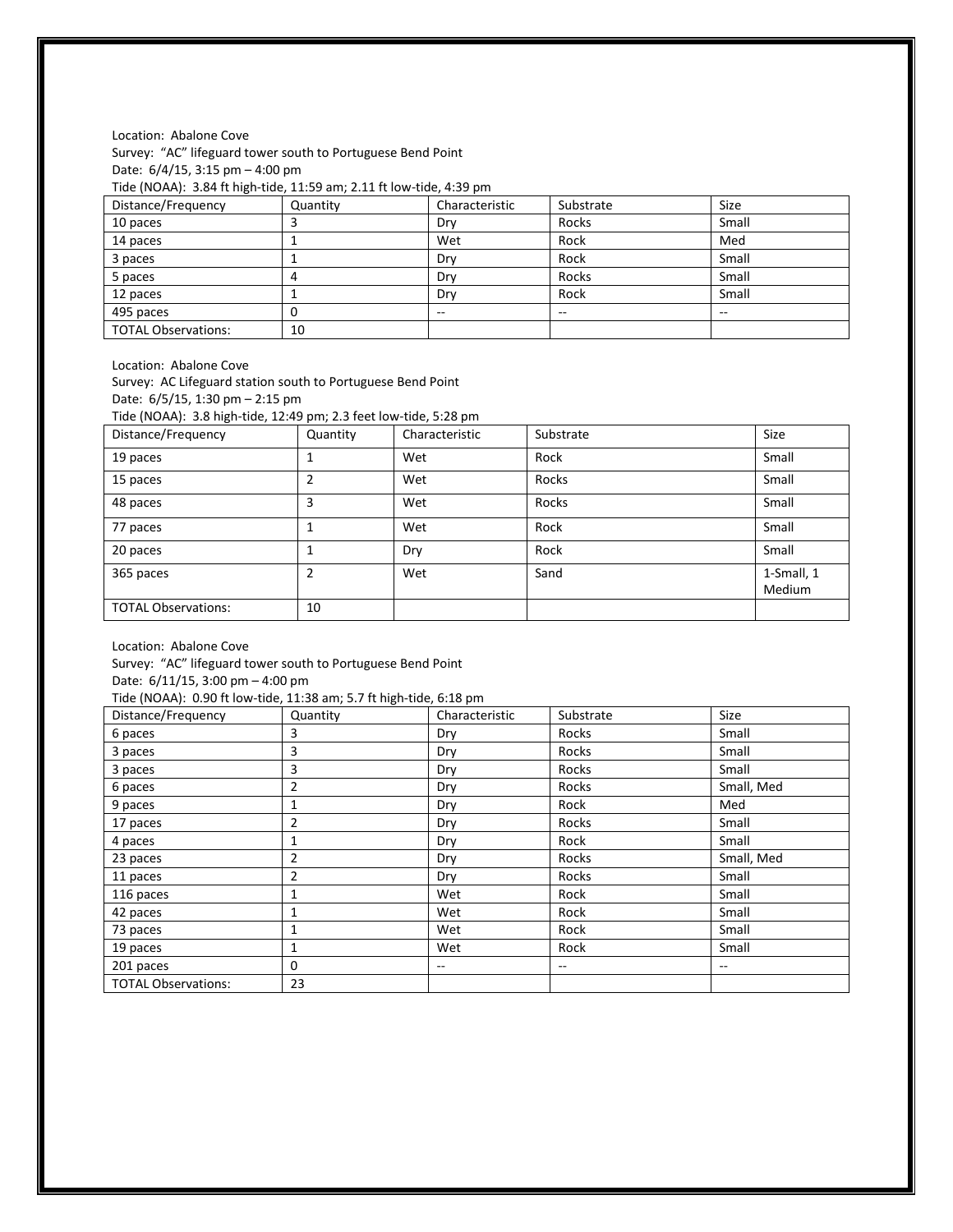#### Location: Sacred Cove Survey: Smuggler's Cove trailhead north to Sacred Cave Date: 6/4/15, 4:00 pm – 4:30 pm Tide (NOAA): 3.84 ft high tide, 11:59 am; 2.11 ft low-tide, 4:39 pm

| Distance/Frequency         | Quantity | Characteristic | Substrate | Size   |
|----------------------------|----------|----------------|-----------|--------|
| 3 paces                    |          | Wet            | Sand      | Small  |
| 3 paces                    |          | Dry            | Rock      | Small  |
| 7 paces                    |          | Dry            | Rocks     | Small  |
| 16 paces                   |          | Wet            | Rock      | Small  |
| 3 paces                    |          | Wet            | Rock      | Small  |
| 2 paces                    |          | Wet            | Rocks     | Medium |
| 1 pace                     |          | Dry            | Rock      | Small  |
| 2 paces                    |          | Dry            | Rock      | Small  |
| 127 paces                  | $\Omega$ | $- -$          | --        | --     |
| <b>TOTAL Observations:</b> | 12       |                |           |        |

Location: Sacred Cove

Survey: Smuggler's Cove trailhead north to Sacred Cave Date: 6/5/15, 2:45 pm – 3:15 pm

Tide (NOAA): 3.85 high tide, 12:49 pm; 2.27 feet low tide, 5:28 pm

| Distance/Frequency         | Quantity | Characteristic | Substrate | Size       |
|----------------------------|----------|----------------|-----------|------------|
| 14 paces                   |          | Wet            | Sand      | Small      |
| 11 paces                   | 3        | Dry            | Rock      | Small      |
| 1 pace                     |          | Dry            | Rock      | Small      |
| 14 paces                   |          | Dry            | Rock      | Medium     |
| 11 paces                   |          | Dry            | Rock      | Small      |
| 1 pace                     |          | Dry            | Rock      | Small      |
| 1 pace                     |          | Wet            | Rocks     | 1 small, 1 |
|                            |          |                |           | medium     |
| 1 pace                     |          | Dry            | Rocks     | Small      |
| 1 pace                     |          | Dry            | Rock      | Medium     |
| 110 paces                  |          | Dry            | Rock      | Medium     |
| <b>TOTAL Observations:</b> | 14       |                |           |            |

Location: Sacred Cove Survey: Smuggler's Cove trailhead north to Sacred Cave Date: 6/11/15, 4:15 pm – 5:00 pm Tide (NOAA): 0.90 ft low-tide, 11:38 am; 5.7 ft high-tide, 6:18 pm

| $1.999$ (1.8. 9.1. 9.50 it forms that if all the same set of the state $\mu$ |          |                |           |          |
|------------------------------------------------------------------------------|----------|----------------|-----------|----------|
| Distance/Frequency                                                           | Quantity | Characteristic | Substrate | Size     |
| 55 paces                                                                     |          | Drv            | Rock      | Small    |
| 83 paces                                                                     |          | Drv            | Rock      | Small    |
| 21 paces                                                                     |          | Wet            | Rocks     | Med, Lrg |
| 10 paces                                                                     |          | Drv            | Rock      | Small    |
| <b>TOTAL Observations:</b>                                                   |          |                |           |          |